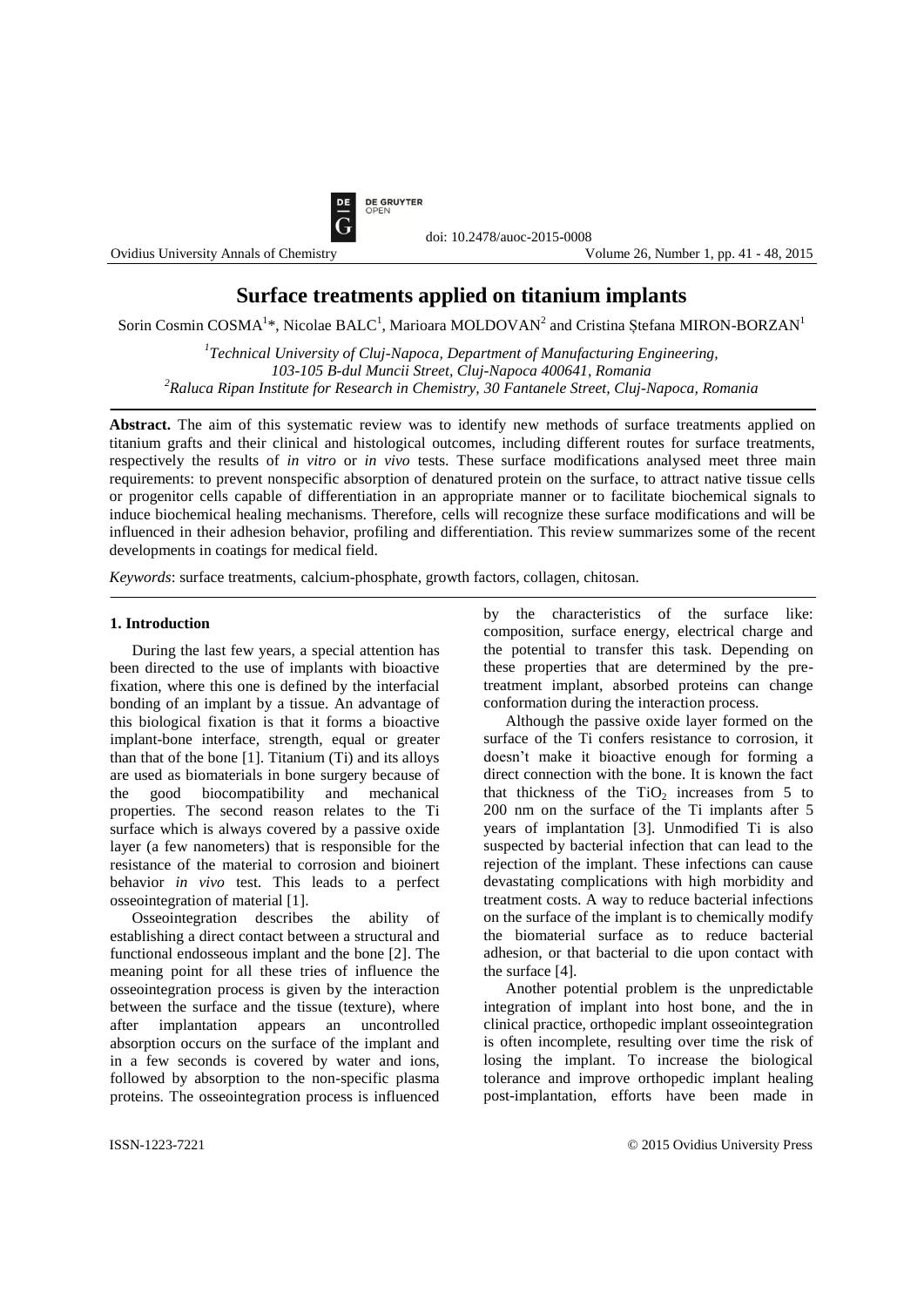promoting specific interactions between host cells and implanted metallic material. These interactions have been produced by the introduction of proteins of the extracellular matrix and the most commonly used is the peptide containing the amino acid sequence (namely "RGD") [4]. Also, by making implants with porous surfaces that can develop bone tissue with blood vessels for irrigation, the risk of rejection of the implant can be eliminated, phenomenon that occurs relatively frequently in the implants manufactured in a conventional manner. Hydroxyapatite (HA) and tricalcium phosphate (TCP) are the most recruited clinically ceramics to treat bone defects and voids. Biological, stoichiometric HA of Ca/P ratio of 1.67 is highly stable and its very slow degradation is mediated by phagocytosis [5].

 The aim of this literature review was to investigate surface treatments applied on Ti parts. Studies were chosen based on their content and the inclusion criteria were *in vitro* or *in vivo* trials. The searches for data published up until December 2014 were undertaken using international databases. Finally, 72 articles were selected and remained for the detailed analysis.

 So, for the functioning of medical Ti parts in literature the following surface treatments are proposed: inorganic coatings, coatings with organic biomolecules, composite coatings with β-TCP and chitosan, biomimetic coating with calciumphosphate and collagen, and acid etched and blasting process. The summary results of these researches will be exposed in this review.

## **2. Surface Treatments**

The surface treatment methods for Ti may be: treatments in alkaline or acid environment, by solgel coatings with  $TiO<sub>2</sub>$ , anodic oxidation, etc. Anodic oxidation has become the most used method, because it can easily be used for implants with complex geometric surfaces [6]. In the anodizing process, the Ti piece is immersed in an electrolyte, where an electric current is applied. Thus, a thin layer of  $TiO<sub>2</sub>$  rough and porous can be obtained. This layer consists enhances *in vitro* cellular activity of Ti surface and bone-implant binding properties [7]. Under alkaline treatments aimed primarily, the formation of a surface layer of chemically modified, to improve the ability of apatite formation on the

surface of artificial implants to immersion in simulated body fluid (SBF) [8]. Treatments in acid environment modify the implants superficial and increase the thickness of the  $TiO<sub>2</sub>$  formed naturally. Thus, it improves the adherence and proliferation of cells. Treatment in acid environment could be more intensive if it is performed electrolytic [9, 10]. An alternative to chemical and thermal treatments can be different deposition methods of bioactive coatings on Ti surface. They aim to chemical bonding of bone adjacent to the implant.

## *2. 1. Inorganic Coatings*

HA coating on Ti surface is a method frequently used because of its biocompatibility and bioconductivity [11]. The plasma spraying is currently the commercial method of deposition of HA on metal implants [12]. However, long-term stability of the HA coating is problematic due to the presence of a small amount of amorphous with a non-stoichiometric composition and non-uniform [13, 14]. Therefore, other methods of deposition of HA were developed by international researchers and they will be described below. An electrophoretic deposition technique was used to deposit HA coatings on titanium alloy  $(Ti<sub>6</sub>Al<sub>4</sub>V)$  surface, and then was sintered in vacuum at 800°C [15]. It is proved that the surface roughness improves osseointegration of Ti implants and to increase roughness of implants at nano level to have a surface similar to that of bone, was attempt deposition of nanotubes [16].

A new process was established to produce nanotubes of  $TiO<sub>2</sub>$ , based on the anodized Ti to improve bioactivity, and to enhance the binding ability of the bone-implant [17]. It is known that HA exhibit bioactivity and also integrates into living tissue by the same mechanism of action in healthy bone remodeling [18]. The nanotubes contribute to increased surface roughness and having a positive effect for subsequent deposition of HA. The structure of the nanotubes serves excellent anchoring of HA by mechanical interlocking of the implant in bone [17].

Preparation of HA deposition of  $TiO<sub>2</sub>$  nanotubes can be achieved through the following methods: cathodic deposition, electrodeposition and biomimetic deposition. Calcium-phosphate (Ca-P) deposition in nanotubular  $TiO<sub>2</sub>$  layer is made by a process of electrodeposition where electrolytes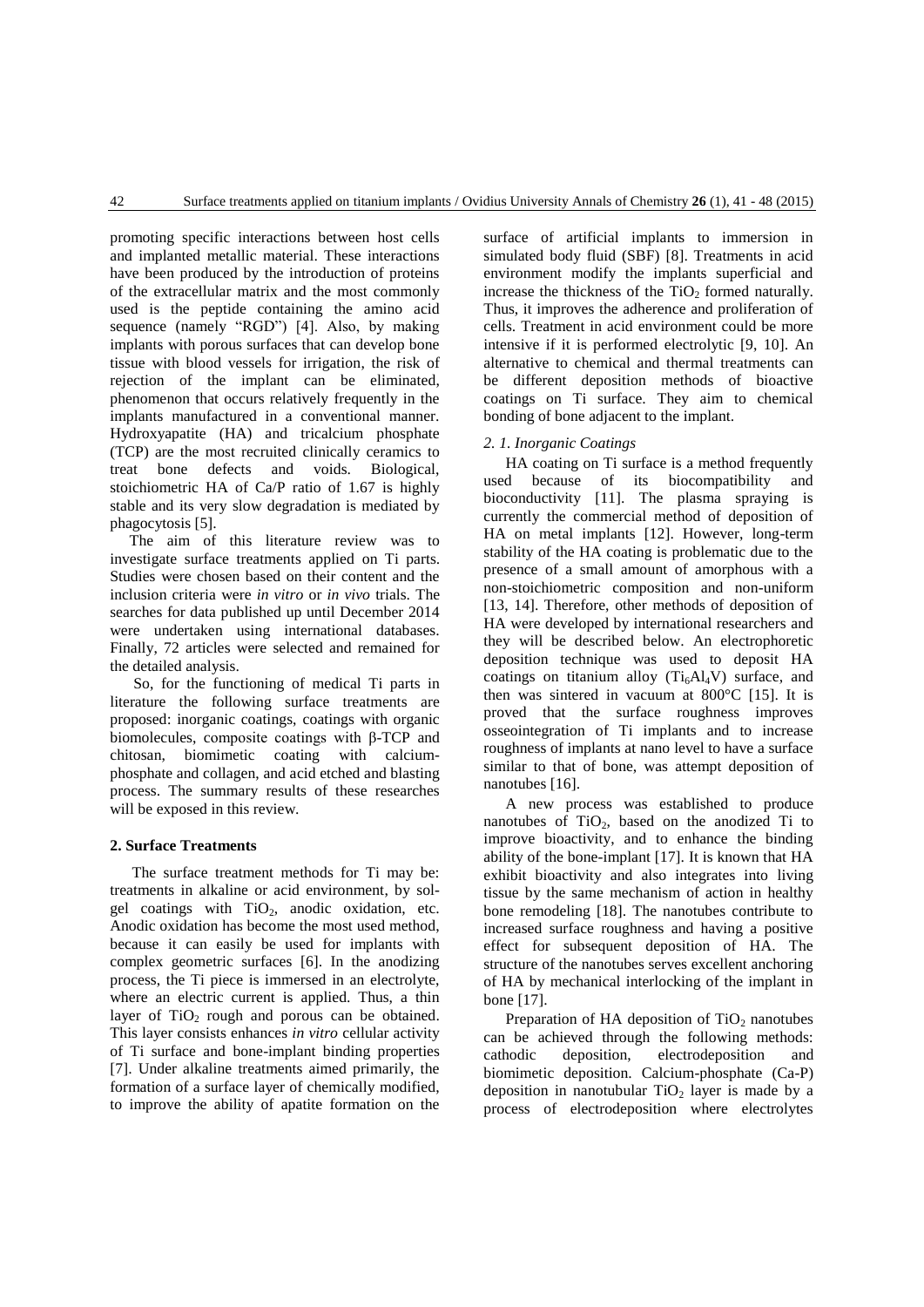containing salts. In order to obtain uniform deposition of HA, it was necessary to be treated in an alkaline medium. Submission by a biomimetic method without any surface treatment has been shown to be effective for HA coating of nanotubes of  $TiO<sub>2</sub>$ . Thus, the deposition of HA can be achieved by immersion in SBF, where the calcium and phosphate ions are rapidly deposited on the nanotubular film [17].

W. Medeiros *et al.* [19] studied a biomimetic process of precipitation porous Ti implants to be bioactive. The study reveals that Ti samples with interconnected open and closed pores were prepared by powder metallurgy and then immersed in SBF at 37°C for 2-28 days. Analysis of SEM images, shows that deposition of Ca-P to Ti surfaces takes place without any pretreatment, thus can improve the bioactivity of parts made of Ti alloy. The study concluded that the immersion of samples in SBF promote the nucleation and growth of crystals of Ca-P, for example HA on the surface of the material.

## *2. 2. Coatings with organic biomolecules*

Bioactive molecules can be immobilized on the surface of the Ti to enhance the regeneration of the bone implant interface. Compared with the filing of the above inorganic phosphate, changes of surface biomolecules using pure organic components of bone tissue are in order to influence the response [20]. So far there are used four approaches to deposit organic molecules: immobilization of extracellular matrix protein or peptide sequences as modulators of cell adhesion to bone [21], deposition of the growth factors to the onset of new bone formation, immobilization of DNA (deoxyribonucleic acid) structural reinforcement and Ti surface modification of enzymes to improve bone mineralization [22].

Growth factors are proteins that serve as a cell signaling agents, and are secreted by cells that must meet a specific action. They promote replication, differentiation, protein synthesis and/or migration of a suitable cell type [20]. Once a growth factor binds to a receptor on a cell, it induces the intracellular signaling system that produces a biological response. Thus, the release of growth factors from the surface of the implant may increase the bone tissue osteoblast activity, promoting bone regeneration. Regeneration of bone around the implant can be increased by the immobilization of growth factors such as bone-forming proteins (BMP), transforming growth factor type β (TGF-β), fibroblast growth factors (FGF) on the surface of Ti. A common osteogenic growth factors used in the medical field are TGF-β superfamily, including BMP family [23- 25].

Improving osteoconductivity of Ca-P coatings can be produced by the addition of bone growth factors. Regeneration of bone around the implant coated with Ca-P can be greatly enhanced by immobilizing the growth factor BMP-2 and TGF-β on the surface of the implant. Immobilization of growth factors leads to inorganic Ca-P delay the transport of growth factor and making its high stability [20]. Y. Liu has been used Ca-P coatings on Ti surface for transport the growth factors such as BMP-2 [26]. Ca-P coating involves the nucleation and growth of mineral crystals of the bone, following a pre-treatment of the implant by dipping it into a supersaturated solution of Ca-P under physiological conditions of temperature (37°C) and pH (7.4). The layer of Ca-P formed and then as a transport system incorporating varied amounts of the growth factor BMP-2 (1-3 μg/implant). For *in vitro* tests, potential osteogenic growth factor incorporated BMP-2 was evaluated by monitoring alkaline phosphatase activity of bone marrow stromal cells of rats. Thus, the potential of the osteogenic growth factor BMP-2 is not only retained but it is enhanced by its incorporation of Ca-P layer, perhaps by virtue of a localized concentration effect. So, immobilization of growth factors on the surface of pre-coated Ti implants with collagen, or Ca-P were found to be more effective in inducing the formation of the bone than the binding of the growth factor directly to the surface of untreated Ti [20].

## *2. 3. Composite coatings with β-TCP and chitosan*

Medical devices and implants could be a main source for bacterial adhesion and can create different complications in surgery field [27, 28]. Some of Ti implants do not prevent these complications and an alternative could be a bioactive coating with antiseptic properties like Chitosan (CS). CS is a biological, biodegradable and nontoxic polymer [30, 31] and it has been shown that it can increase the growth and attachment of cells [32, 33]. The antibacterial properties are provided by the positive charge of the amino groups along the biopolymer chain [34, 35].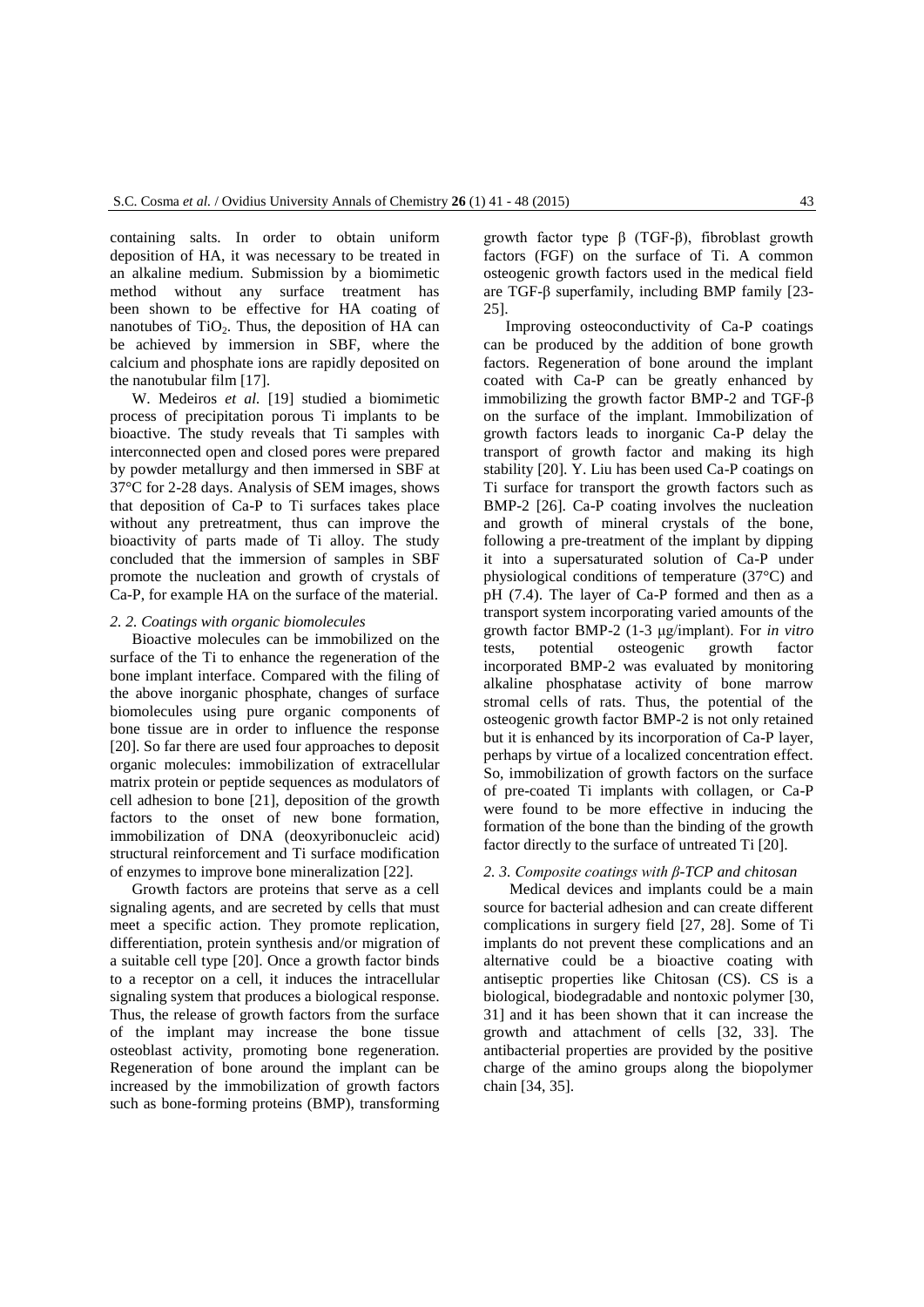P. Renoud *et. al* [36] investigated the functioning of titanium with CS via a silanation. The surface chemistry and mechanical properties of the samples were analyzed. The results showed that the CS proves to be a good solution for coating the Ti, the obtained structure has good mechanical properties and the antibacterial properties are maintained. Also, the coated material is non-cytotoxic for fibroblasts and it is more biocompatible than Ti. The researchers concluded that this method of covalent coating provides a biocompatible material with improved bioactive properties [36].

Also, CS coating on the Ti alloy implant promotes the antioxidant effect and supportive function on osteoblastic biological behavior under diabetic conditions, which was further confirmed by improved osseointegration in diabetic sheep [37]. This research provides deep insight into the mechanisms underlying diabetes-induced impaired osseointegration targeting at the bone-implant interface. The anti-oxidative property of CS could be an alternative therapeutic strategy for accelerating the integration of Ti and reducing implant failure in diabetic patients [37].

## *2. 4. Biomimetic coating with calcium-phosphate and collagen*

Natural polymer like collagen has the ability to support the cell growth in most tissues. It enjoys several advantages including versatility and processability that enables imparting the desired morphology like porosity (different range of pore sizes and shapes) and suitable mechanical response. Physical-chemical properties of polymer matrices could be modified and the mechanical characteristics and degradation rate can be suitably tailored by varying the chemical composition. The incorporation of additive chemical functionalities is therefore required in order to improve their chemical bioactivation [38-40].

A composite coating consisting of collagen and Ca-P mineral is believed to be bioactive and can enhance the growth of the bone and fixation of the implant of Ti. Since collagen is the main organic component of the extracellular matrix, it induces a positive effect on cell adhesion, proliferation, and differentiation of many cells in culture. Also, collagen provides a high biodegradability and excellent biocompatibility *in vivo* test. Xia Z. *et al.* [41] used to conduct research three solutions of SBF

with different contents of collagen and the Ti samples were soaked in these SBF modified solutions at 40°C for 24 hours. Following characterization of composite samples coated with collagen/apatite it could be concluded that osteoblastic cell proliferation was significantly higher compared to pure apatite deposit only [41]. For long-term primary stability of an implant with bioactive coating, the adhesion resistance is very important.



**Fig. 1.** Endosseous experimental implants manufactured by AM process from Ti, a) Cylindrical implant with 56% porosity and 2 zones: a compact one with 2.5 mm thickness similar to cortical bone and a macroporous area made from lattice structure with interconnected pores like trabercular bone;

b) SEM imagine with macroporous structure (lattice), 100x magnification

The bonding strength test shows that the deposit doesn't have a high resistance and produce invoices. This surface treatment can be applied on implants with lattice zone [42] and the adhesive strength between bone and implant in this area will be avoided. **Figure 1** shows an example made by Additive Manufacturing (AM) process from Ti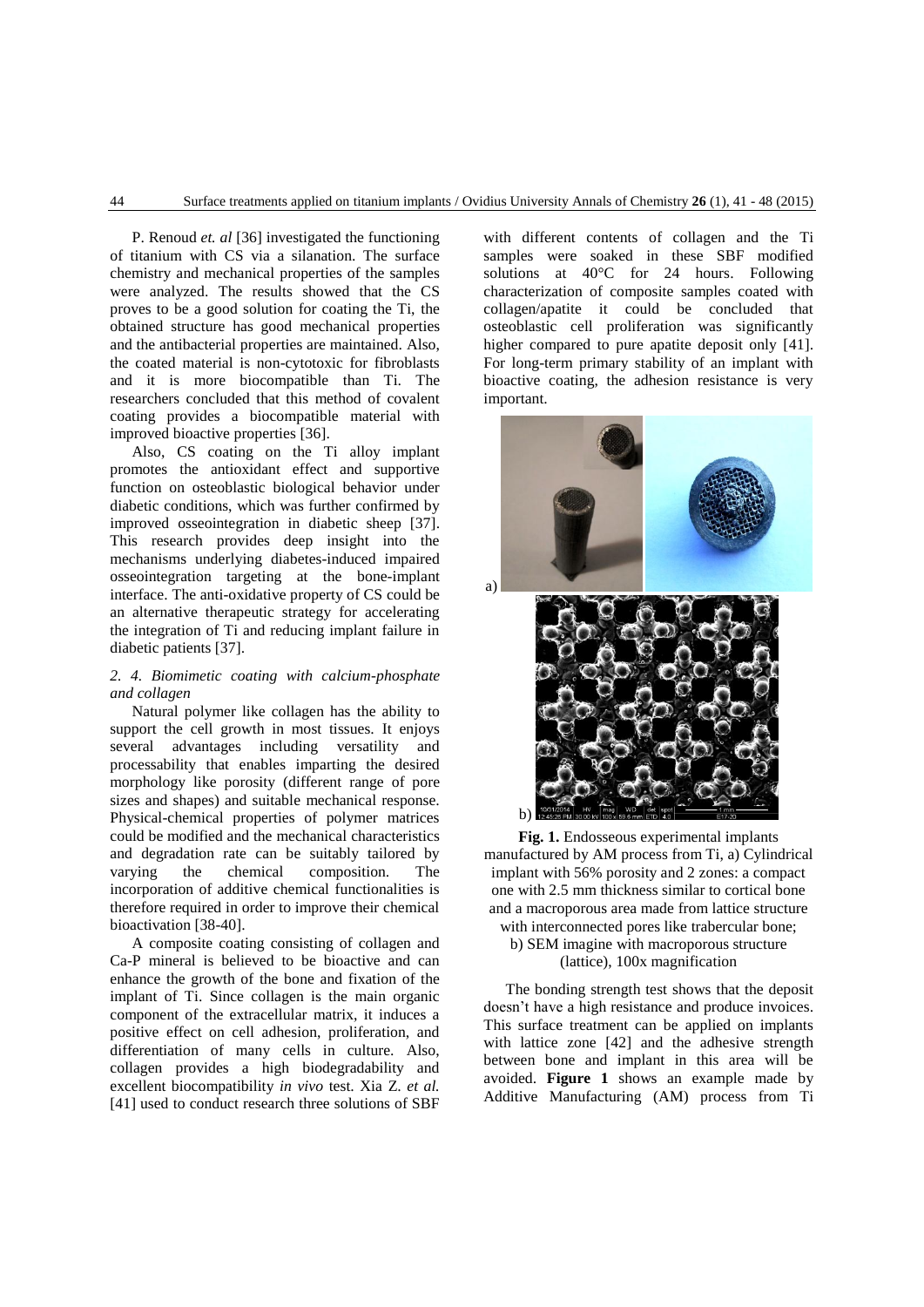powder, similar to the human bone with a compact zone like cortical bone and a macroporous area like trabercular bone, which could be biomimetic coated with Ca-P and other natural or synthetic polymers, especially in this interconnected lattice area. These samples presented in **Fig. 1** were developed by authors of this review for future bioactive coatings.

W. At. *et al.* [43] published a complex study about the effect of UV on bioactivity of Ti implants. The researchers cultured rat bone marrow-derived osteoblastic cells on the Ti implants (new and old Titanium disks, Titanium disks treated with UVA, Titanium disks treated with UVC) and studied possible changes of the bioactivity for Ti surfaces during their aging. They also investigated the effect of UV light treatment on these surfaces [43]. They concluded that UVC treatment of the aged surface increased its cell attachment capacity to a level 50% higher than the new surfaces, whereas UVA treatment had no effect [43].

Biomimetic treatments in combination with bioactive bulk inclusions may assure a uniform bioactivation of different substrates by promoting an efficient nucleation and growth of bone-like crystals for bone regeneration [38, 44]. It was clearly shown in many scientific papers that Ca-P coating accelerates bone formation around the implant [38] and promotes bone healing and apposition, leading to the rapid biological fixation of implants*.*

#### *2.5 Acid etched and blasting process*

 Based on promising experimental data, clinical trials using implants with sandblasted and acidetched (SLA) surfaces were initiated to test the new Ti surfaces in patients. These trials showed that healing periods with the new surfaces were shorter than the healing periods of 3–6 months that had been the standard in clinical practice for almost three decades [45-54]. SLA provides both a micro roughness and waviness that seems to enhance bone contact with the implant surface. The Ti surface was first sandblasted with large particles creating a grossly rough surface followed by acid etching, forming a micro rough surface with micro pits between 1-4 µm [55-57]. Similar rough surfaces developed by the authors of this review can be seen in **Fig. 2.** It has also been shown *in vivo* test made on rabbits that implants with this macro-textured surface ensured better endosseous integration and improve the implant primary stability [55, 57].



**Fig. 2.** a) Customized blade dental implant made by AM after SLA process with micro pits between 1-4 µm (2000x and 20,000x magnification); b) Rough surface of an experimental part made by AM from Ti with  $R_a = 4.5 \mu m$  (5000x magnification)

Orthopedic roughening and dental implants utilizing alumina  $(Al_2O_3)$  abrasives is a common practice to enhance implant osteointegration *in vivo*  [58-60]. However, the use of apatite abrasives is often preferred as it enhances bone formation [61-63]. It has been shown that this technique can be effective in depositing a thin layer of Ca-P on the surface being roughened [58, 63-65].

Some researchers had proved that the manufacturing process and patterned topography have a significant influence on long term adherence and cell proliferation *in vitro*, irrespective of composition and surface roughness [58, 66], and early controlled osteoblast alignment was demonstrated on patterned substrates [58, 67].

Recently, a novel approach  $\mathrm{CoBlast}^{\mathrm{TM}}$  (Coated and Blasted) has been shown as an alternative process to deposit HA and substituted apatite's onto Ti substrates [58, 68-71]. The CoBlast technique is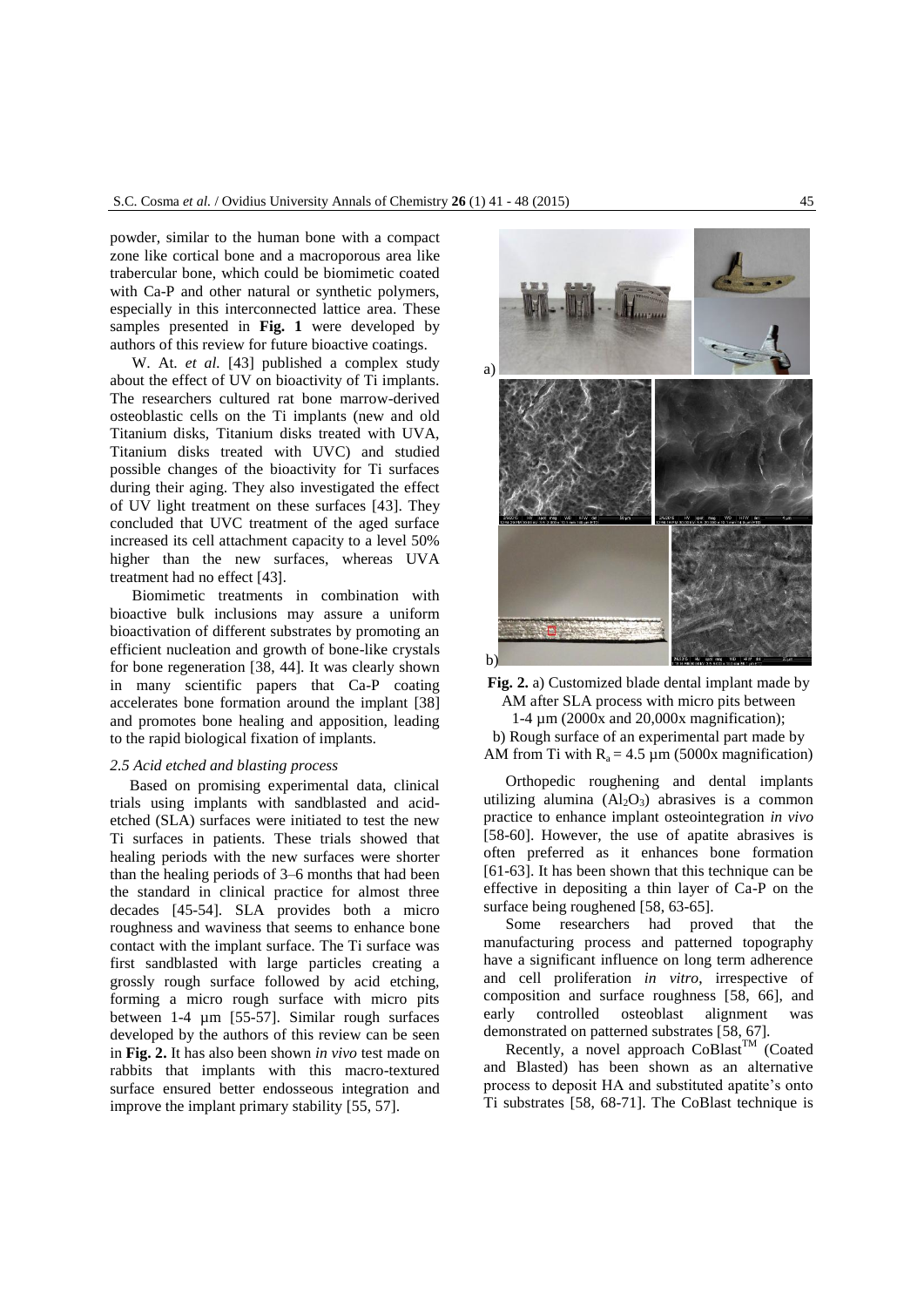based on the convergent flow of an abrasive and a doping stream onto the implant surface which can effectively impregnate the metal with the doping material [68].

The CoBlast approach manipulates the ability of abrasive blasting to achieve surface roughening and bioactive layer deposition [58, 71]. Abrasive blasting involves impacting the implant metal surface with abrasive particles under pressure to roughen the surface.

It was also proved that employing differing grades of apatite abrasives in the CoBlast process, greater control over surface topography can be achieved, which offers the capability to improve bone-implant contact *in vivo* [58].

## **3. Conclusions**

Advances in manufacturing, cell biology and material science have driven the development of new biological coatings for medical implants that aim to recapitulate the natural environment of growing bone [72]. In recent years, according to the modern concepts of bone tissue engineering, porous structures have been extensively investigated and different methods were developed for increasing the osteointegration of Ti implants via surface treatments.

This study presents a summary of the surface treatments applied on Ti implants like: inorganic coatings, coatings with organic biomolecules, composite coatings with β-TCP and chitosan, biomimetic coating with calcium-phosphate and collagen, and SLA process.

The studies demonstrated the potential of surface treatment applied on Ti implants and the biologic responses were investigated in different *in vitro* studies, in which human fibrin clot formation and the behavior of human osteoblasts cells were analysed. The osteointegration of implants was also tested *in vivo* in histological studies and satisfactory outcomes were investigated.

However, the ideal endosseous implant should be able to promote osteointegration, deter bacterial adhesion and minimize prosthetic infection. Further studies that clearly demonstrate the benefits of surface treatment on Ti implants are needed. A correlation between studies on surface treatments and *in vivo* tests would lead to a better

osseointegration knowing all aspects that may influence the osteoinduction and osteoconduction.

### **Acknowledgements**

This paper is supported by the Sectoral Operational<br>Programme Human Resources Development Programme Human Resources Development POSDRU/159/1.5/S/137070 financed from the European Social Fund and by the Romanian Government. This paper was also supported by the PN-II-PT-PCCA-2013-4-0917, project no. 115/2014.

### **References**

\* e-mail: sorin.cosma@tcm.utcluj.ro

- [1]. D.F. Williams, Biomaterials, **29**, 2941-2953 (2008).
- [2]. M.N. Helmus, D. F. Gibbons and D. Cebon, Toxicologic Pathology, **36**, 70-80 (2008).
- [3]. L. L. Hench, J. R. Jones and P. Sepulveda, Future Strategies for Tissue and Organ Replacement, Imperial College Press, 3-24, London (2002).
- [4]. R. Beutner, J. Michael, B. Schwenzer and D. Scharnweber, J. R. Soc. Interface, **7** (Suppl. 1), S93-S105 (2010).
- [5]. P.D. Constantino and C.D. Friedman, Otolaryngol. Clin. North Am., **27**, 1037-1073 (1994).
- [6]. S. Tugulu, K. Lowe, D. Schamweber and F. Scholtting, J Mater Sci Mater Med, **21**, 2751- 2763 (2010).
- [7]. M.M. Hossain and W. Gao, Trends Biomater. Artif. Organs, **22**(3), 144-157 (2008).
- [8]. P.H. Chua, K.G. Neoh, E.T. Kang and W. Wang, Biomaterials, **29**, 1412- 1421(2008).
- [9]. L. Xie, X. Liao, G. Yin, Z. Huang, D. Yan, Y. Yao, W. Liu, X. Chen and J. Gu, J. Biomed. Mater. Res,. **98A** (Part A), 312–320 (2011).
- [10]. Y. Fan, K. Duan and R. Wang, Biomaterials **26**(14), 1623–1632 (2005).
- [11]. H. S. Kim, Y. Yang, J.T. Koh, K.K. Lee, D.J. Lee, K.M. Lee and S.W. Park, J Biomed Mater Res B Appl Biomater, **88B**, 427–435, (2009).
- [12] C. O'Sullivan, P. O'Hare, G. Byme, L. O'Neill, K.B. Ryan and A.M. Crean, Coatings, **1**, 53-71 (2011).
- [13]. K. Kuroda and M. Okido, Bioinorganic Chemistry and Applications, **2012,** 1-7 (2012).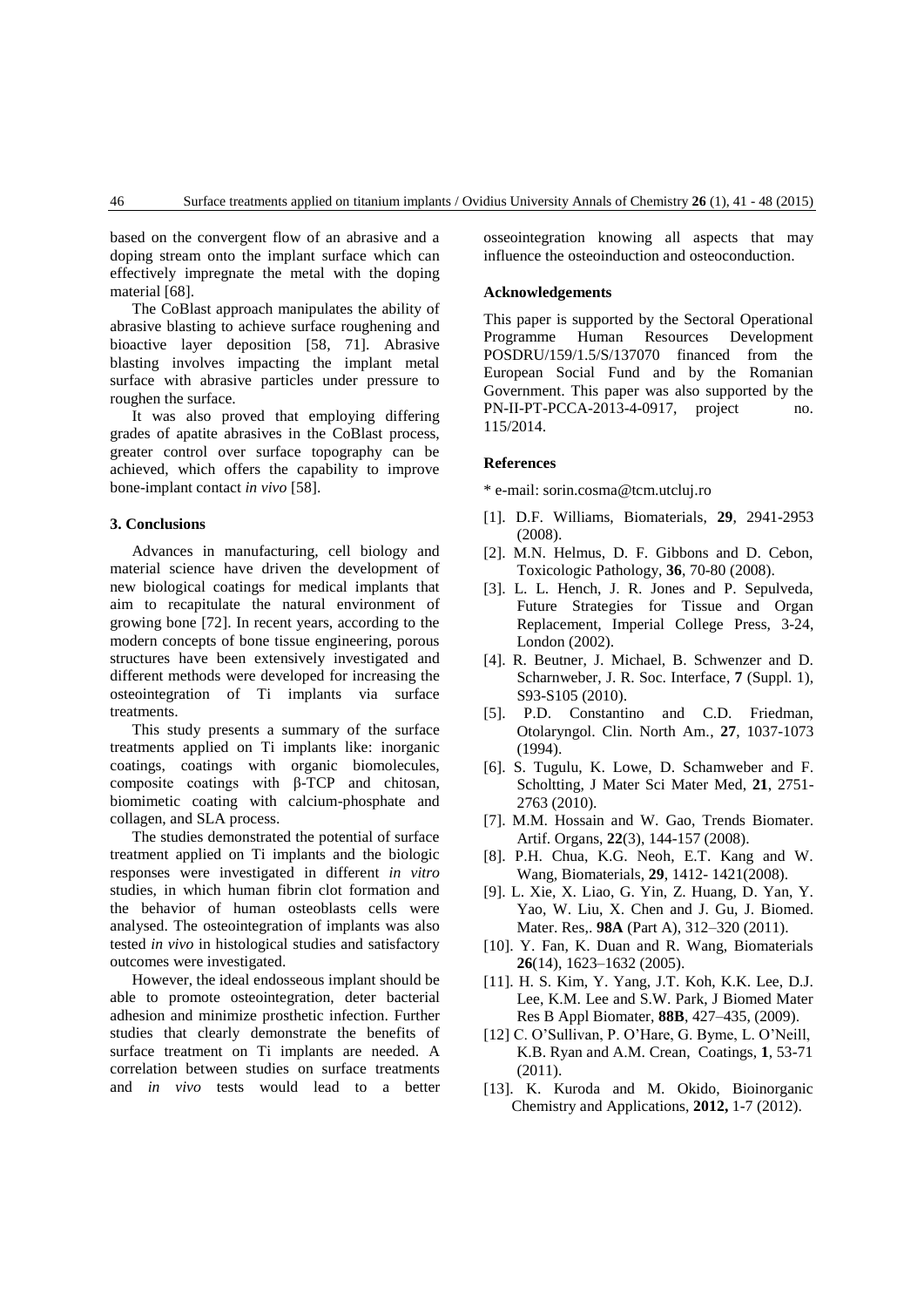- [14]. C. Aparicio, D. Rodriguez and F.J. Gil, Materials Science and Engineering, **C 31**, 320– 324 (2011).
- [15]. C.T. Kwok, P.K. Wong, F. Cheng and H.C. Man, Applied Surface Science, **255**(13) 6736- 6744 (2009).
- [16]. E. Alpaslan, B. Ercan and T. J. Webster, Int J Nanomedicine, **6**, 219–225 (2011).
- [17]. S. Sobieszczyk and R. Klotzle, Advances in Materials Sciences, **11**(1), 17-26 (2011).
- [18]. X.F. Xiao, R.F. Liu and T. Tian, Materials Science-Poland, **27**, No. 1, 23-31 (2009).
- [19]. W. S. Medeiros, M. V. Oliveira, L. C. Pereira, and M. C. Andrade, Artificial Organs, **3**2(4) 277-282 (2008).
- [20]. L. T. Jonge, S. C. Leeuwenburgh, J. G. Wolke, and J. A. Jansen, Pharmaceutical Research, **25**(10), 2357-2369 (2008).
- [21]. R. Milner and I. L. Campbell, J. Neurosci. Res., **69(**3), 286–291 (2002).
- [22]. J.J. Van Den Beucken, J.J. Walboomers, S.C.G. Leeuwenburgh, M.R.J. Vos, N.A.J.M. Sommerdijk, R.J.M. Nolte and J.A. Jansen, Acta Biomater, **3** (4), 587-596 (2007).
- [23]. S. Lee and H. Shin, Advanced Drug Delivery Reviews, **59** (4-5), 339–359 (2007).
- [24]. J. Wang, J. Guo, J. Liu, L. Wei, G. Wu, Int. J. Mol. Sci., **15** (6), 10150-10168 (2014).
- [25]. K. Muller, Molecular Phylogenetics and Evolution, **31**(2), 780-782 (2004).
- [26]. Y. Liu, R.O. Huse, K. Groot, D. Buser, and E.B. Hunziker, Journal of Dental Research, **86**(1), 84-89 (2007).
- [27]. A.D. Peye, D.E.A. Lockhart, M.P. Dawson, C.A. Murray and A.J. Smith, J. Hosp. Infect, **72**(2), 104–110 (2009).
- [28]. M. Kazemzadeh-Tarbat, J. Kindrachuk, K. Duan, H. Jenssen, R. E. W. Hancock, and R. Wang, Biomaterials, **31**(36), 9519–9526 (2010).
- [30]. G. Bajaj, W.G. Van Alstine and Y. Yeo, Plos One, **7**(1), e30899 (2012).
- [31]. M. Lee, W. Li, R. K. Siu, J. Whang, X. Zhang, C. Soo, K. Ting, and B. M. Wu, Biomaterials, **30**(30), 6094–6101 (2009).
- [32]. A.K. Singla, M. Chawla, J Pharm Pharmacol, **53**(8), 1047–1067 (2001).
- [33]. R.A.A. Muzzarelli, M. Mattioli-Belmonte, A. Pugnaloni and G. Giagini, Chitin and Chitinases, 251–264 (1999).
- [34]. V. Hamilton, Y. Yuan, D.A. Rigney, A.D. Puckett, J.L. Ong, Y. Yang, S.H. Elder and D. Bumgardner, J Mater Sci Mater Med, **17**(12): 1373–1381 (2006).
- [35]. L.J.R. Foster, K. Thomson, H. Marcal, J. Butt, S.L. Watson and D. Wakefield, Biomacromolecules, **11**(12), 3563–3570 (2010).
- [36]. P. Renoud, B. Toury, S. Benayoun, G. Attik and B. Grosgogeat, Plos One, **7**(7), e39367 (2012).
- [37]. X. Li, X.Y. Ma, Y.F. Feng, Z.S. Ma, J. Wang, T.C. Ma, W. Qi, W. Lei and L.Wang, Biomaterials, **36,** 44-54 (2015).
- [38]. M.G. Raucci, V. Guarino, L. Ambrosio, J. Funct. Biomater, **3** (4), 688-705 (2012).
- [39]. W.J. Grzesik, P.G. Robey, J. Bone Miner. Res., **9** (4), 487–496 (1994).
- [40]. H.Y. Cheung, K.T. Lau, T.P. Lu, D. Hui, Compos. Part B: Engineering, **38**(3), 291–300, (2007).
- [41]. Z. Xia, X. Yu, M. Wei, J. Biomed Mater Res. Part B: Applied Biomaterials, **100B** (3), 871- 881 (2011).
- [42]. S. C. Cosma, N. Balc, D. Leordean, S. Matei, International Virtual Research Conference In Technical Disciplines, Slovakia, pp. 18-23 (2014).
- [43]. W. Att, N. Hori, F. Iwasa, M. Yamada, T. Ueno and T. Ogawa, Biomaterials, **30**(26), 4268–4276 (2009).
- [44]. H. Aita, N. Hori, M. Takeuchi, T. Suzuky, M. Yamada, M. Anpo and T. Ogawa, Biomaterials, **30**(6), 1015–1025 (2009).
- [45]. R. Adell, B. Eriksson, U. Lekholm, P.I. Branemark, T. Jemt, Int J Oral Maxillofac Implants, **5**(4), 347-59, Winter (1990).
- [46]. H.P. Weber, C.C. Crohin, J.P. Fiorellini, Clinical Oral Implants Research, **11**(2), 144- 153 (2000).
- [47]. R. Mericske-Stern, T. Steinlin-Schaffner, P. Marti and A. Geering, Clinical Oral Implants Research, **5**(1), 9–18 (1994).
- [48]. G.A. Zarb, A. Schmitt, Journal of Prosthetic Dentistry, **63**(4), 451–457 (1990).